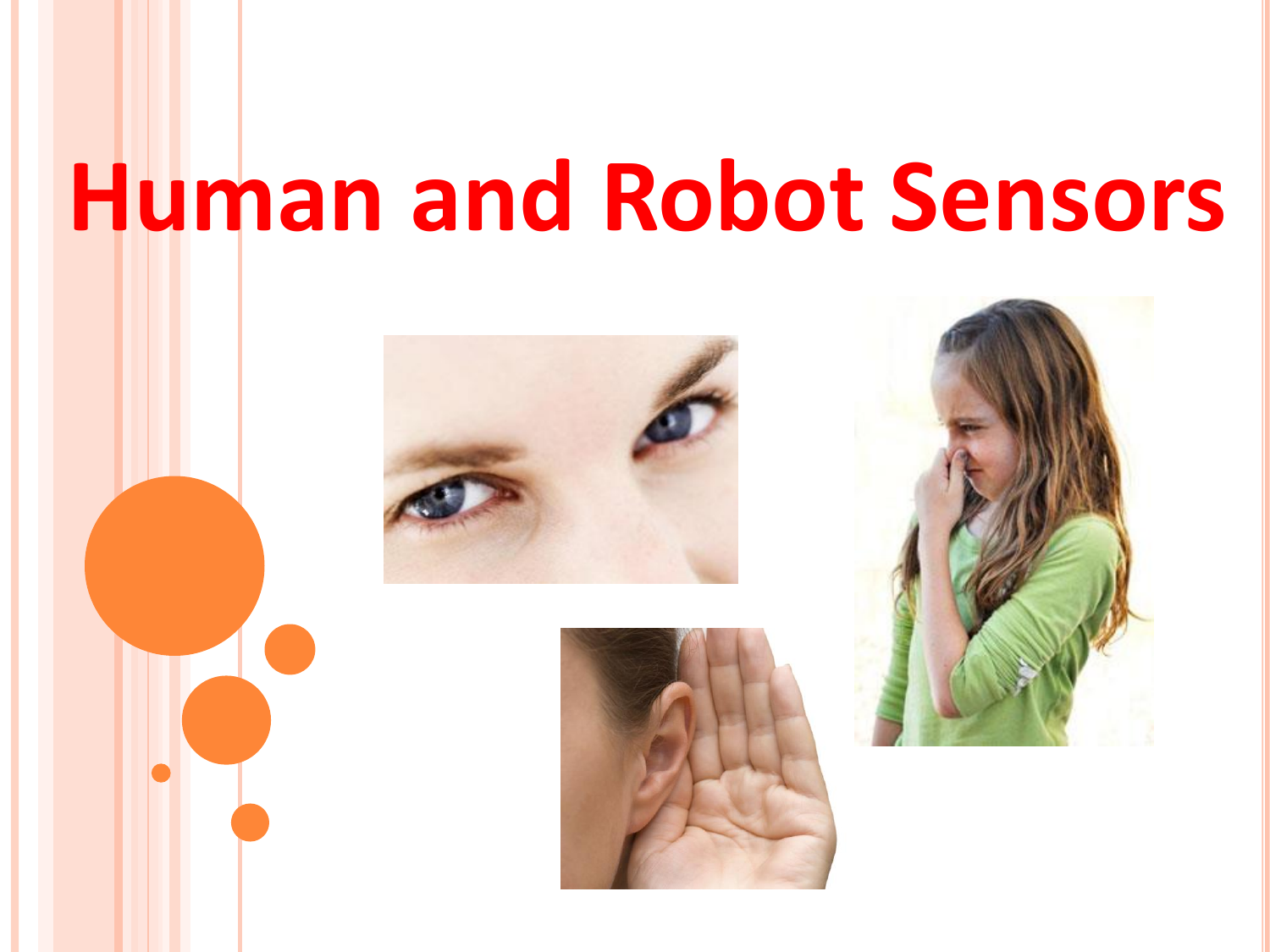## **Human and Robot Sensors Quiz**

**1. How many sensors or senses do humans have? List them.**

**2. Describe how any two of those human "sensors" work.**

**3. Give at least three examples of robot sensors that are similar to human senses.**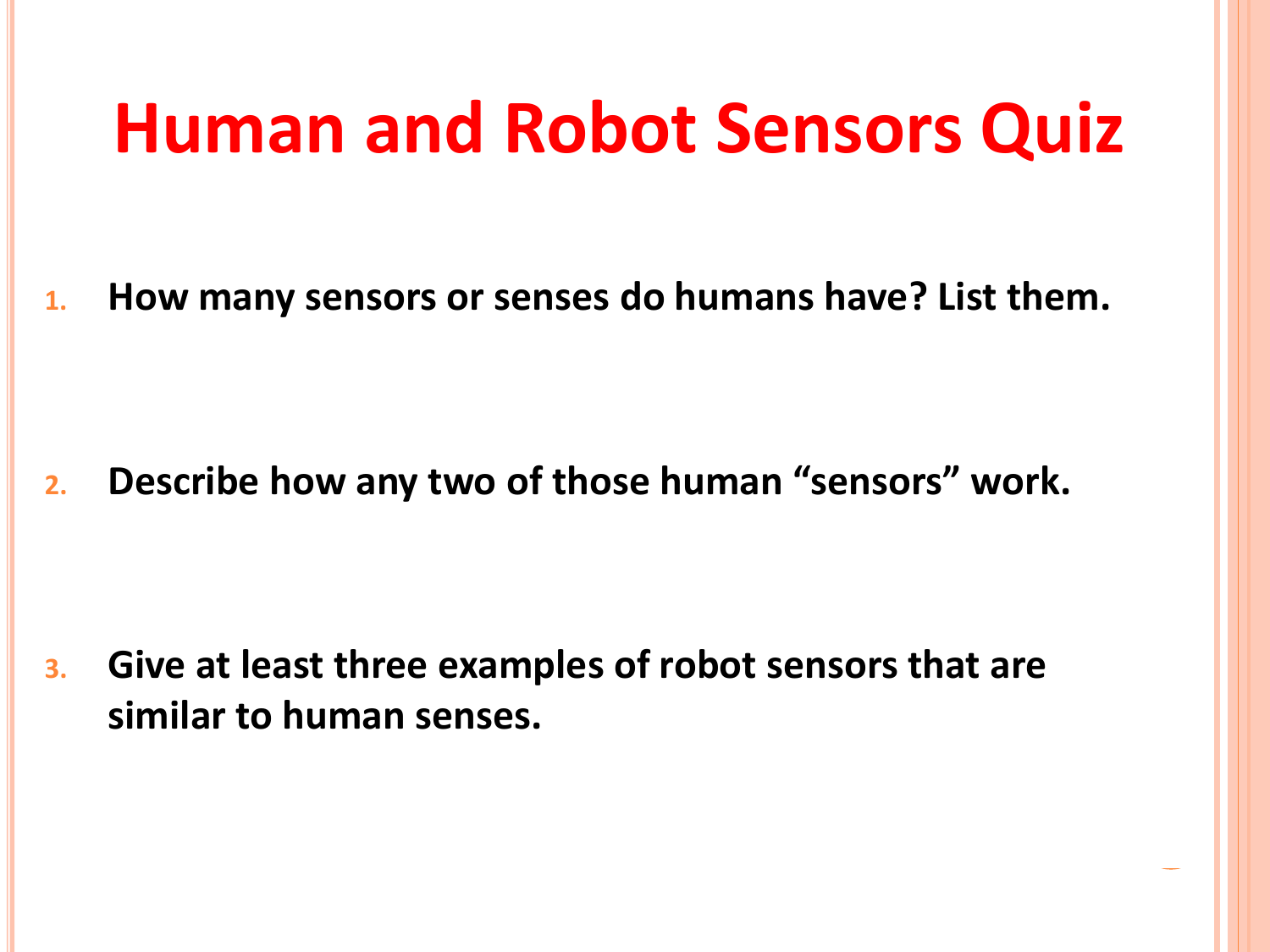### **Human and Robot Sensors Quiz**

#### **1. How many sensors or senses do humans have? List them.**

**Humans have 5 main senses: vision, hearing, smell, touch and taste. Our sensors include the eyes, ears, nose, skin and tongue.** 

**Additional sensors include temperature sensors, body position sensors, balance sensors and blood acidity sensors.**

### **2. Describe how any two of those human "sensors" work.**

**Eyes: Take in the surrounding light and relay it to nerve cells that send images to the brain. Ears: Take in sound waves from the air and vibrate, sending vibrations through the inner ear to hair cells that send signals through the nerves to the brain.**

**Nose: Particles are inhaled into the nose and nerve cells contact the particles and send signals to the brain.**

**Skin: Sensors all over the skin are activated and send signals to the brain through the nervous system.**

**Tongue: Taste buds are made of small cells that have little hairs that are activated by particles in food. The hairs send signals through nerves to the brain.**

#### **3. Give at least three examples of robot sensors that are similar to human senses.**

**Light and ultrasonic sensors are like eyes (vision). Sound sensors are like ears (hearing). Touch, temperature and pressure sensors are like skin (touch).**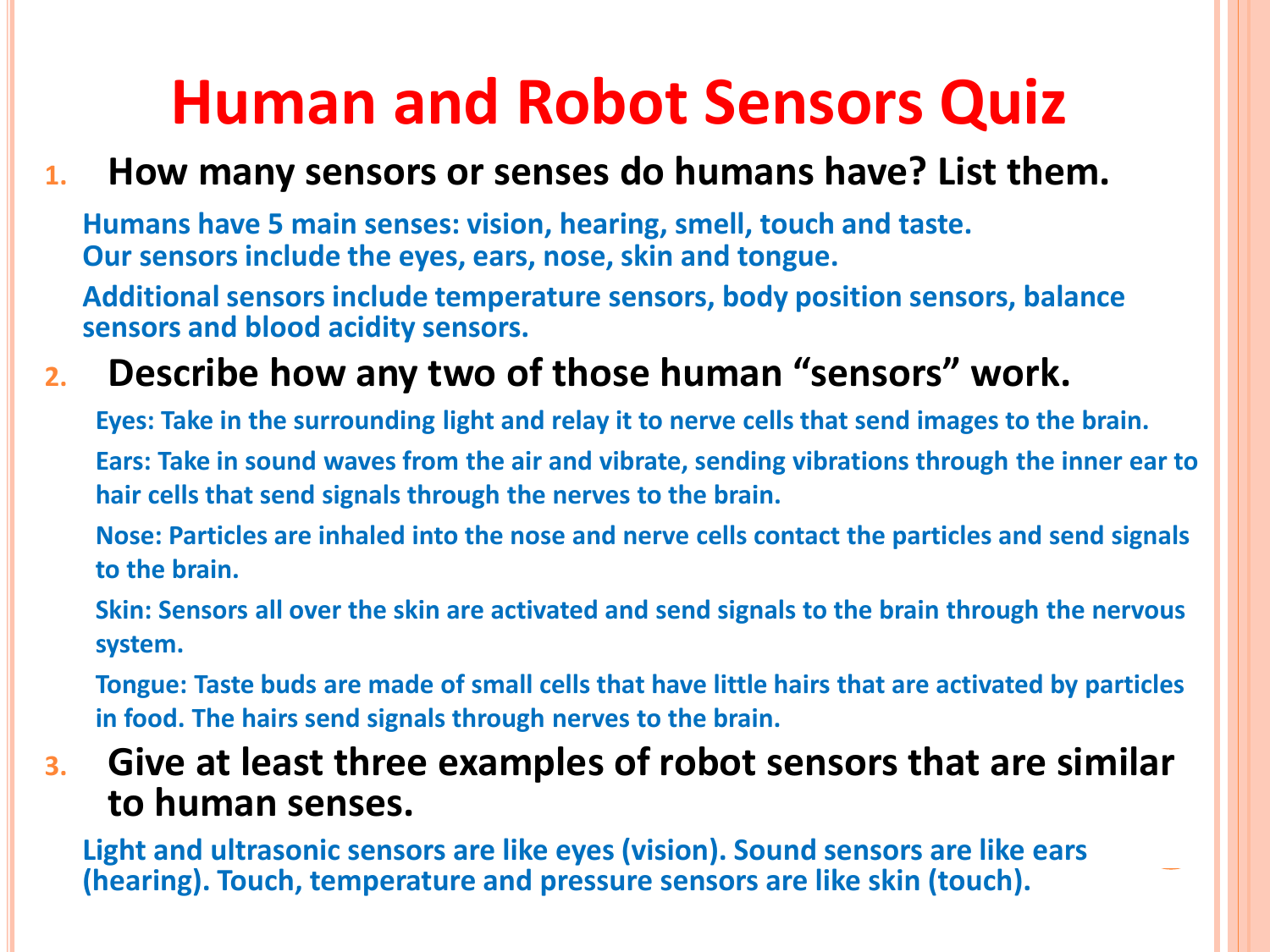## **Lesson Objectives**

**The following slides include:**

- **1. A rigorous background in human sensors and their engineering equivalents.**
- **2. A review of human sensors, followed by robot sensors, to set the context for the hands-on activities involving sound sensors on the LEGO MINDSTORMS NXT robot.**
- **3. How the robot takes sensor input, and uses it to make decisions to cause movements.**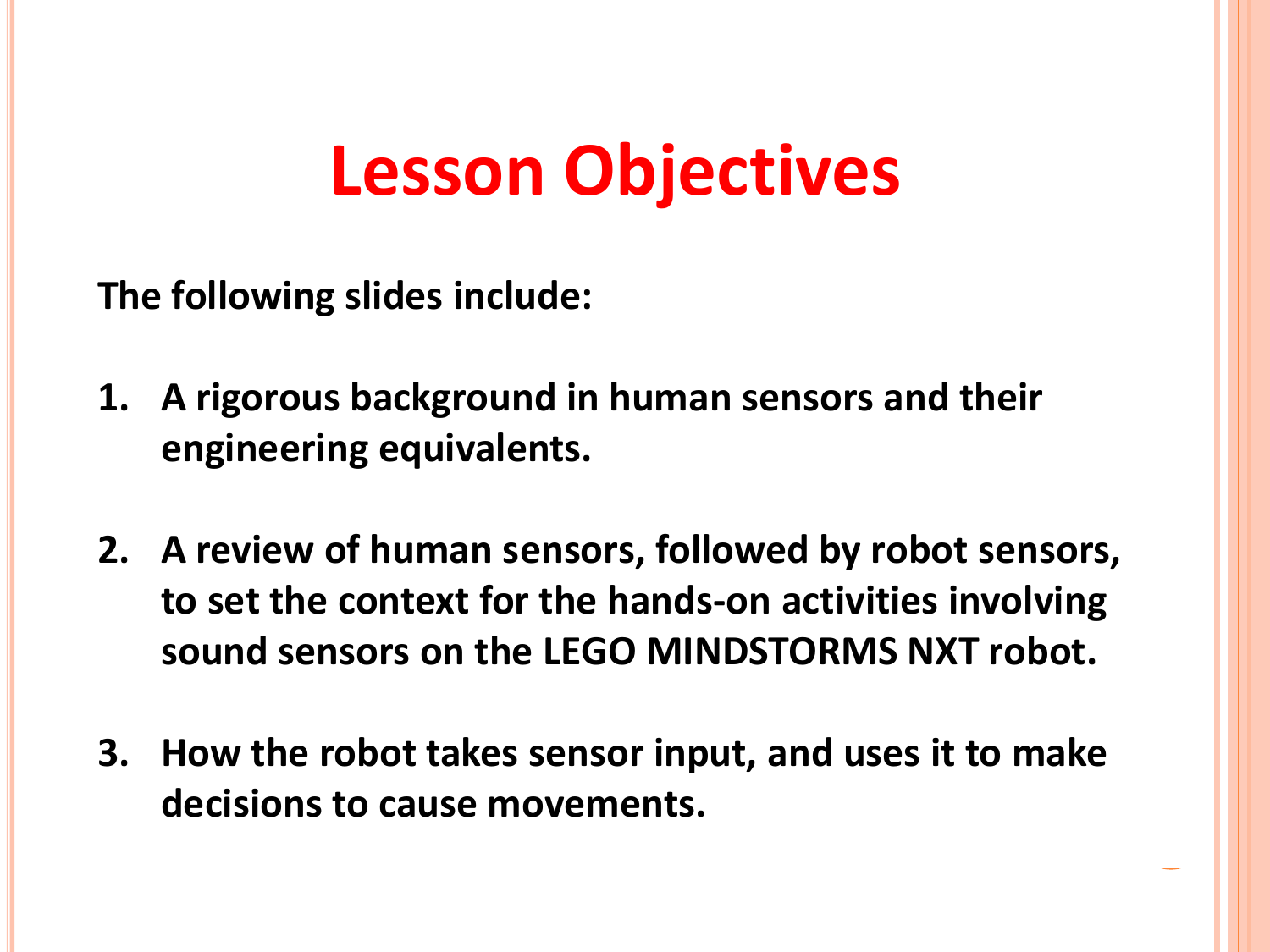# **What is a Sensor?**

### **A sensor is a device that measures a physical quantity**



#### **Touch example:**

- **The skin in your fingers contains millions of sensitive nerve endings that can detect stimuli, such as temperature.**
- **When you touch an object, sensors on your fingers send signals to your brain so that it recognizes it as being hot or cold.**
- **This stimulus is converted to neuronal impulses that are sent via nerves to a specific region in the brain that interprets it as being hot or cold.**
- **The same process happens with stimuli such as pressure and pain signals.**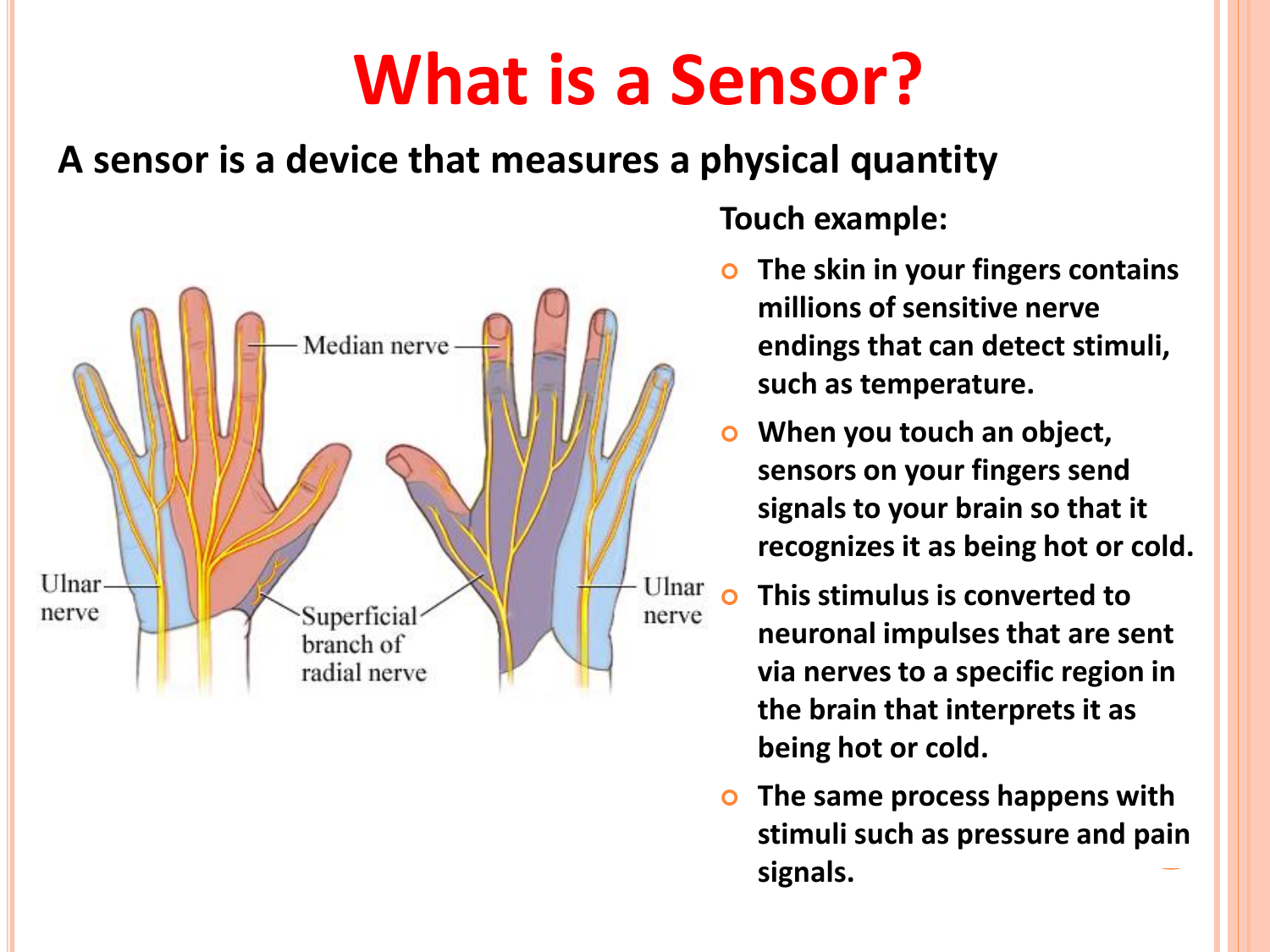### **Human Sensors**

 **Your sensory organs (eyes, ears, nose, tongue and skin) provide information to your brain so that it can make decisions. This is very similar to the working of robot sensors. Your brain continuously uses the information that it receives from your sensory organs to make your body work correctly.**

#### **Humans have 5 major senses:**

- **Your eyes enable you to see the world**
- **Your ears enable you to hear sounds**
- **Your nose lets you smell the many scents in our world**
- **Your tongue lets you taste**
- **Your skin lets you feel objects through touch**
- **Plus several additional sensors in the body that you do not notice directly:**
	- **Sensors in the inner ear give the brain information about balance**
	- **Sensors in our muscles inform the brain of our body positions**
	- **Sensors throughout your body that sense temperature**
	- **....and others**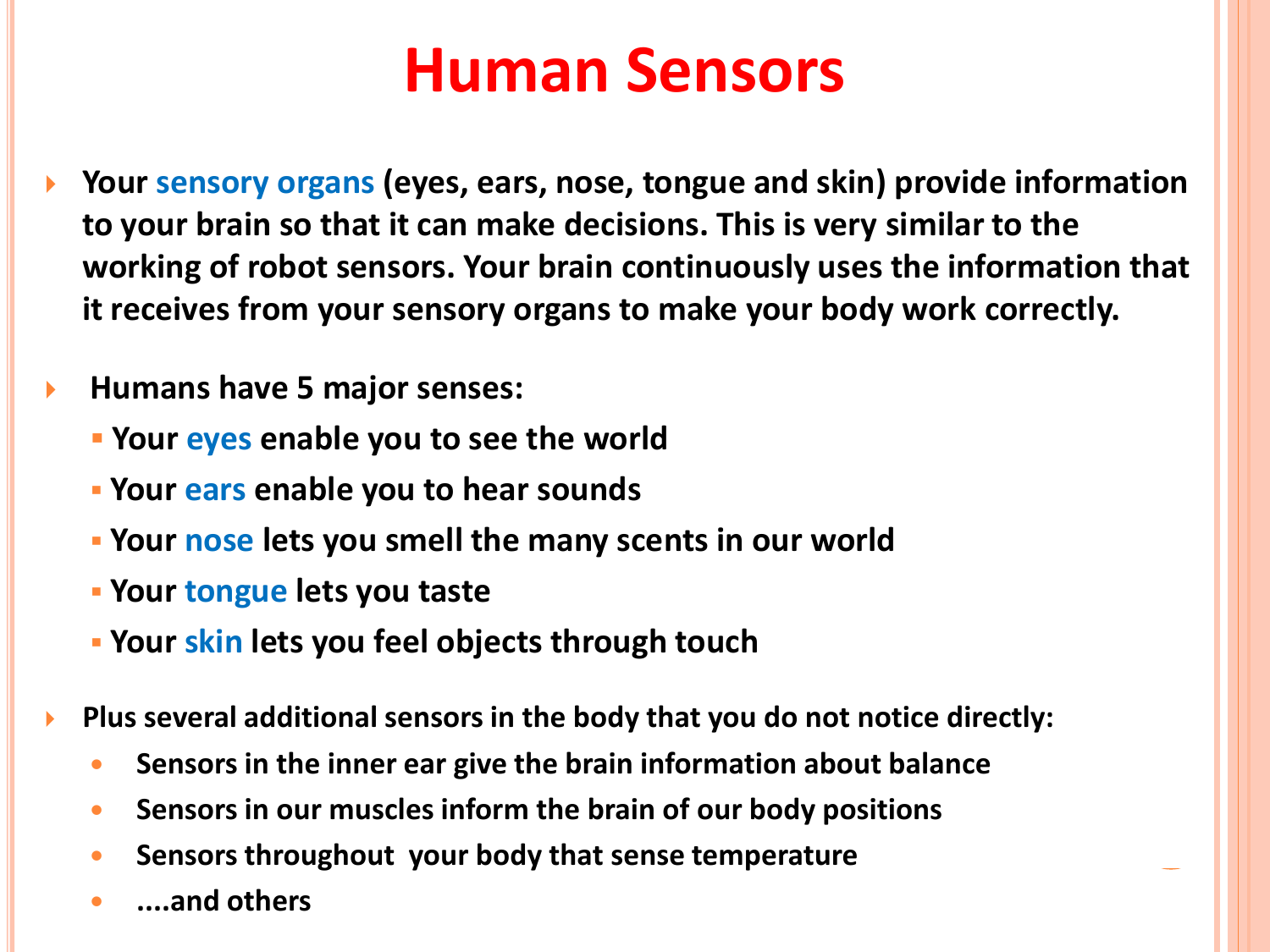### **Human Sensors – Signal Transmission**

**When the sensors of the human body detect a stimulus, they send this information through the nervous system (similar to wires) to the brain.** 



#### **The human nervous system has two main parts:**

- **1. The peripheral nervous system is a series of branches of single nerves. These nerves connect to every sensor in your body. They send signals to other nerves, which send signals to more nerves until the signal reaches the second part of the nervous system: the central nervous system.**
- **2. The central nervous system consists of your spinal cord and your brain. The spinal cord is composed of bundles of nerves that are surrounded by bones for protection. Once a signal from a sensor reaches the spinal cord, it is sent up the cord to the brain. The brain decides what to do based on the information received.**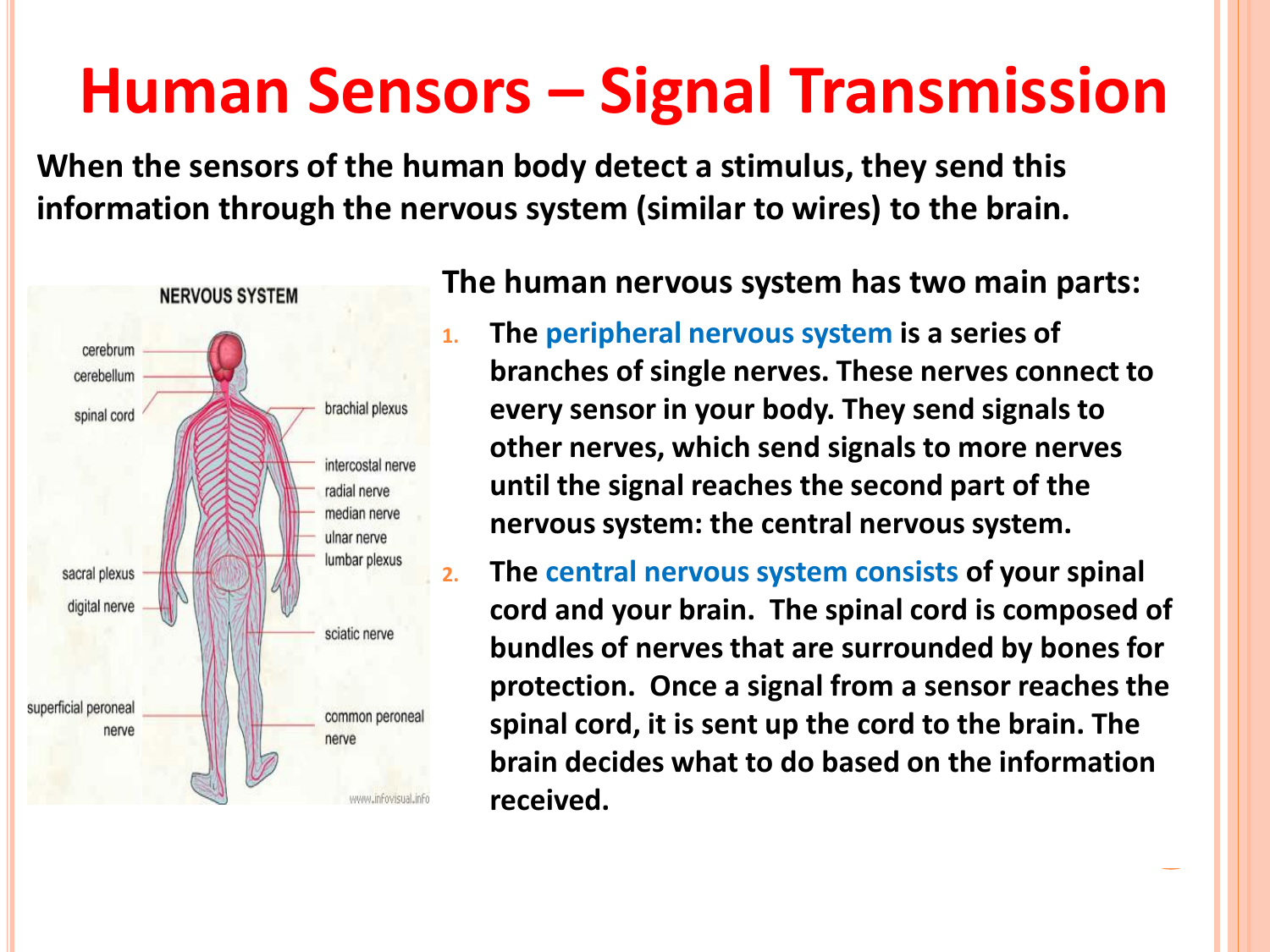# **Vision: How Does the Brain Know What We Look At?**



- **Light (stimulus) enters the eye.**
- **It passes through the optic nerve.**
- **Lateral geniculate nucleus (LGN) relays the information to the visual cortex.**
- **Visual cortex processes this information.**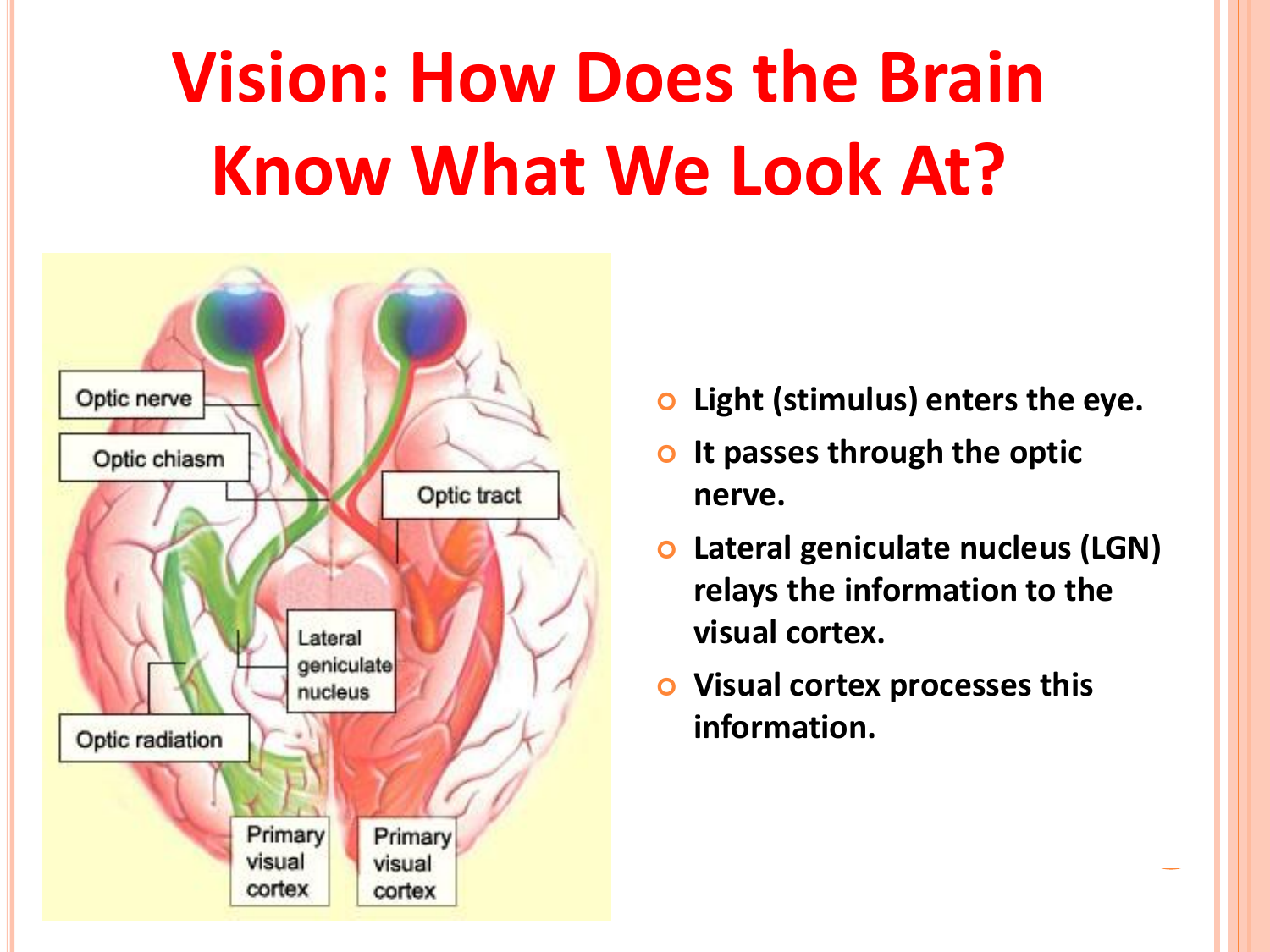# **How Do Your Eyes Work?**

- **First, light enters your eye, and is refracted, or bent, by the cornea, the outermost part of your eye.**
- **Refracted light is directed right at the pupil, a small hole in the center of the iris, the colored part of the eye. The iris can change the pupil size to control how much light enters.**
- **Light that goes through the pupil is redirected by the eye's lens, which points the light at nerve cells in the back of your eye.**
- **The back of the eye has two types of nerve cells:**
	- **Cones detect colors and fine details in good light. They are concentrated in the center of the back part of your eye.**
	- **Rods detect the presence of objects in bad light and are concentrated on the sides of the back part of your eye.**
- **Cones and rods send signals through the optic nerve to the brain.**

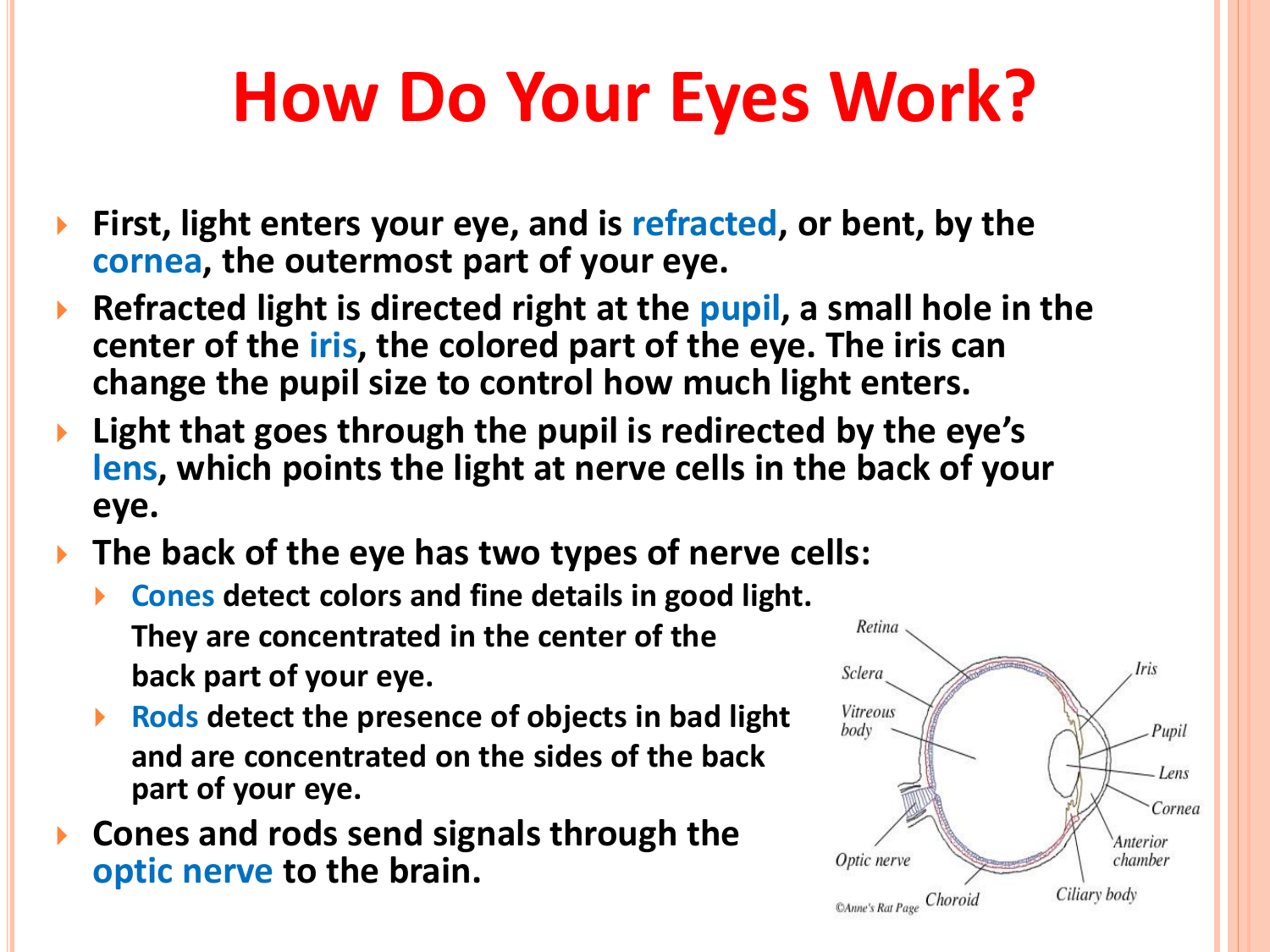# **Sound: How Do Your Ears Work?**

- **Sound waves enter the ear canal and cause the** *eardrum* **to vibrate.**
- **Eardrum vibrations are carried through the hammer, anvil, and stirrup of the ear to a fluid-filled structure called the cochlea.**



- **Different pitches cause different parts of the fluid in the cochlea to vibrate.**
- **When cochlear fluid vibrates, it moves hairs connected to nerve cells, which send signals to the brain through the auditory nerve.**
- **The brain helps you recognize the sound.**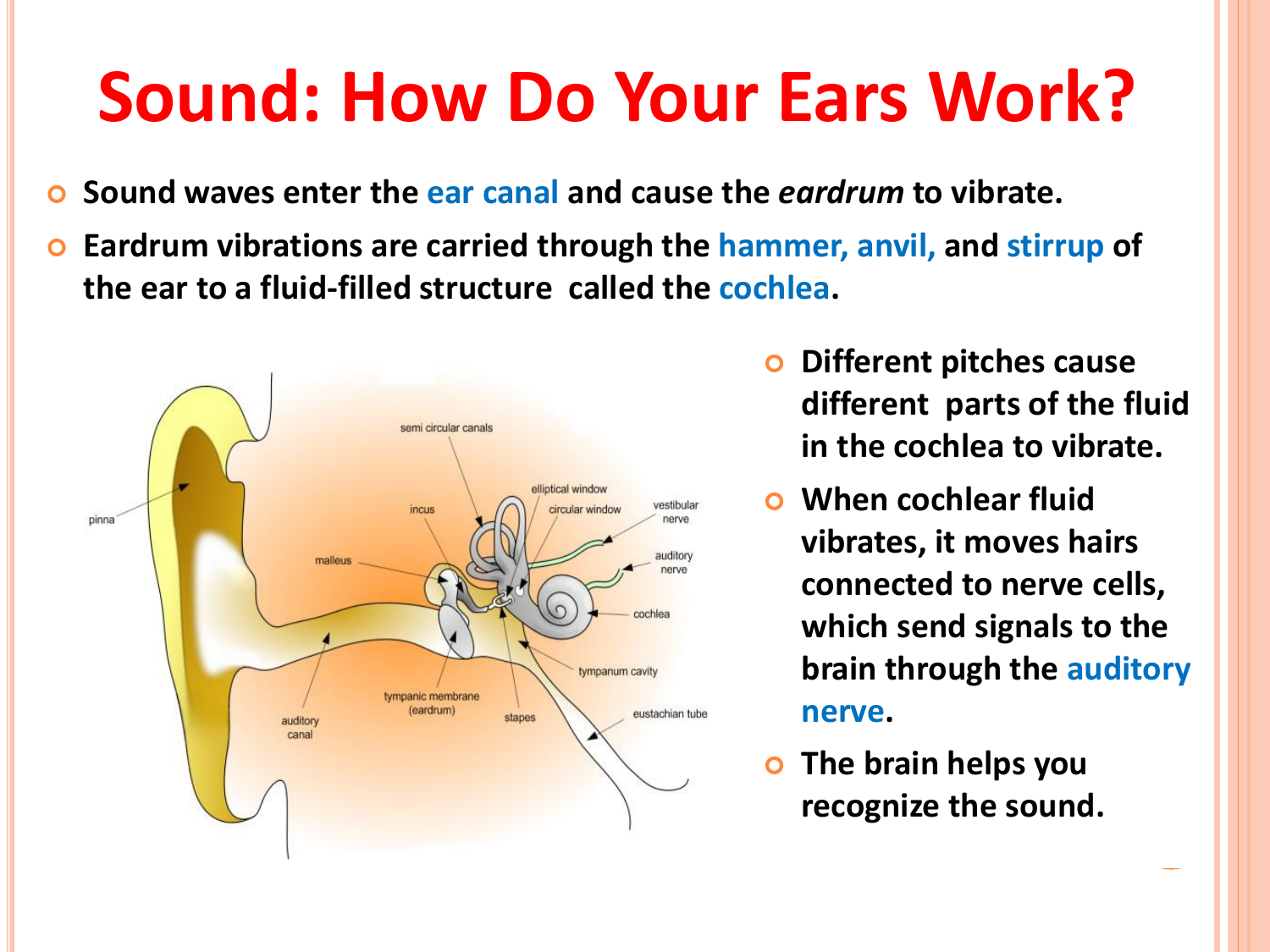## **Parts of the Human Ear**

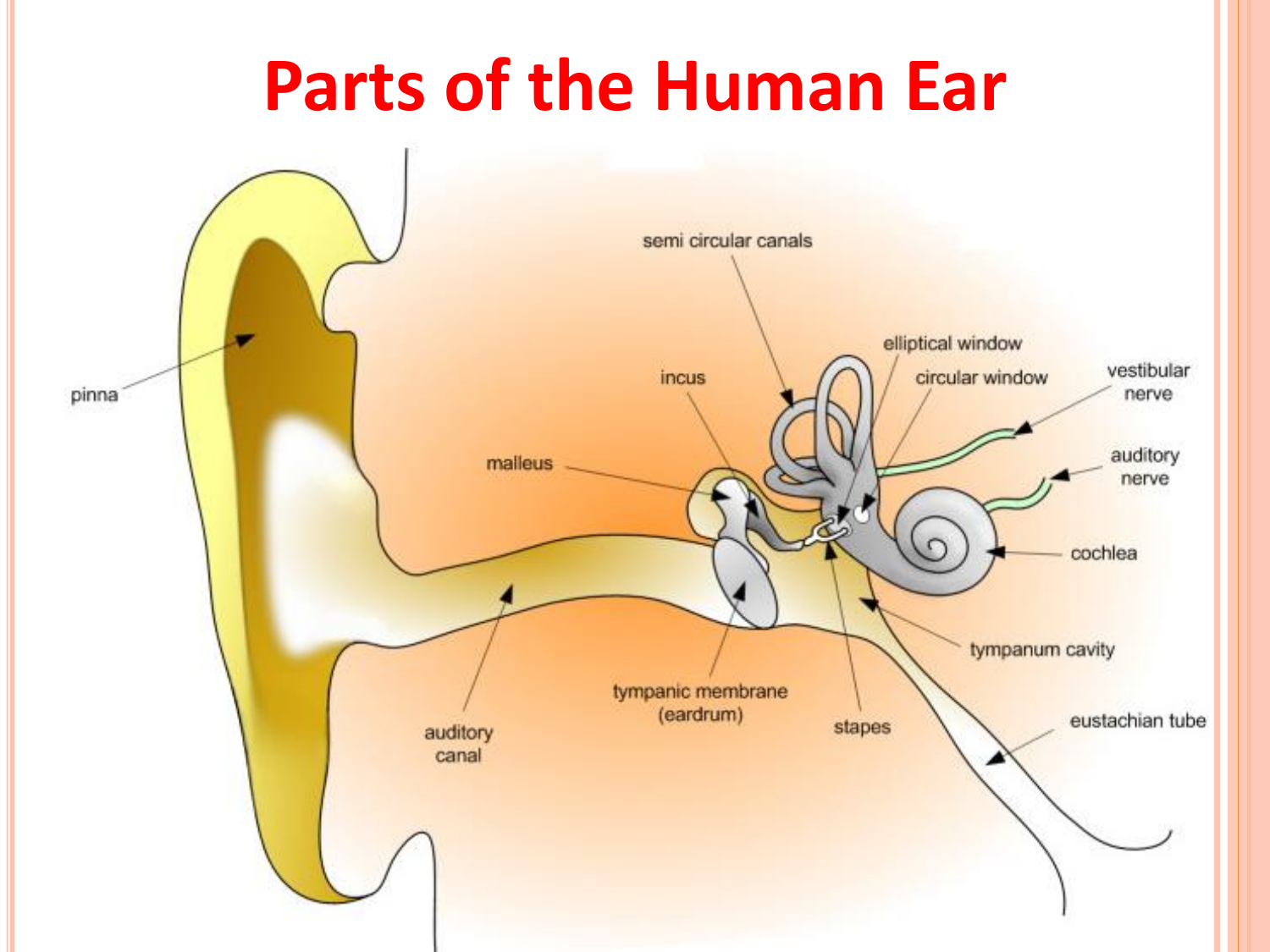### **Smell: How Do We Smell Using Our Noses?**

- **Small particles of almost everything around us can be found in the air.**
- **These particles enter the nose when you breathe in and contact nerve endings in the upper nasal passage.**
- **These nerve endings send signals through the nervous system to the brain, which makes sense of the smell.**

 **Humans can distinguish between hundreds of different smells. Dogs can distinguish between thousands.** 



### Nasal concha Sphenoid sinus Frontal sinus Middle nasal concha Internal naris Inferior nasal choncha Nasopharynx External naris

**Nose and Nasal Cavities** 

**http://videos.howstuffworks.com/howstuffworks/461-how-smell-works-video.htm**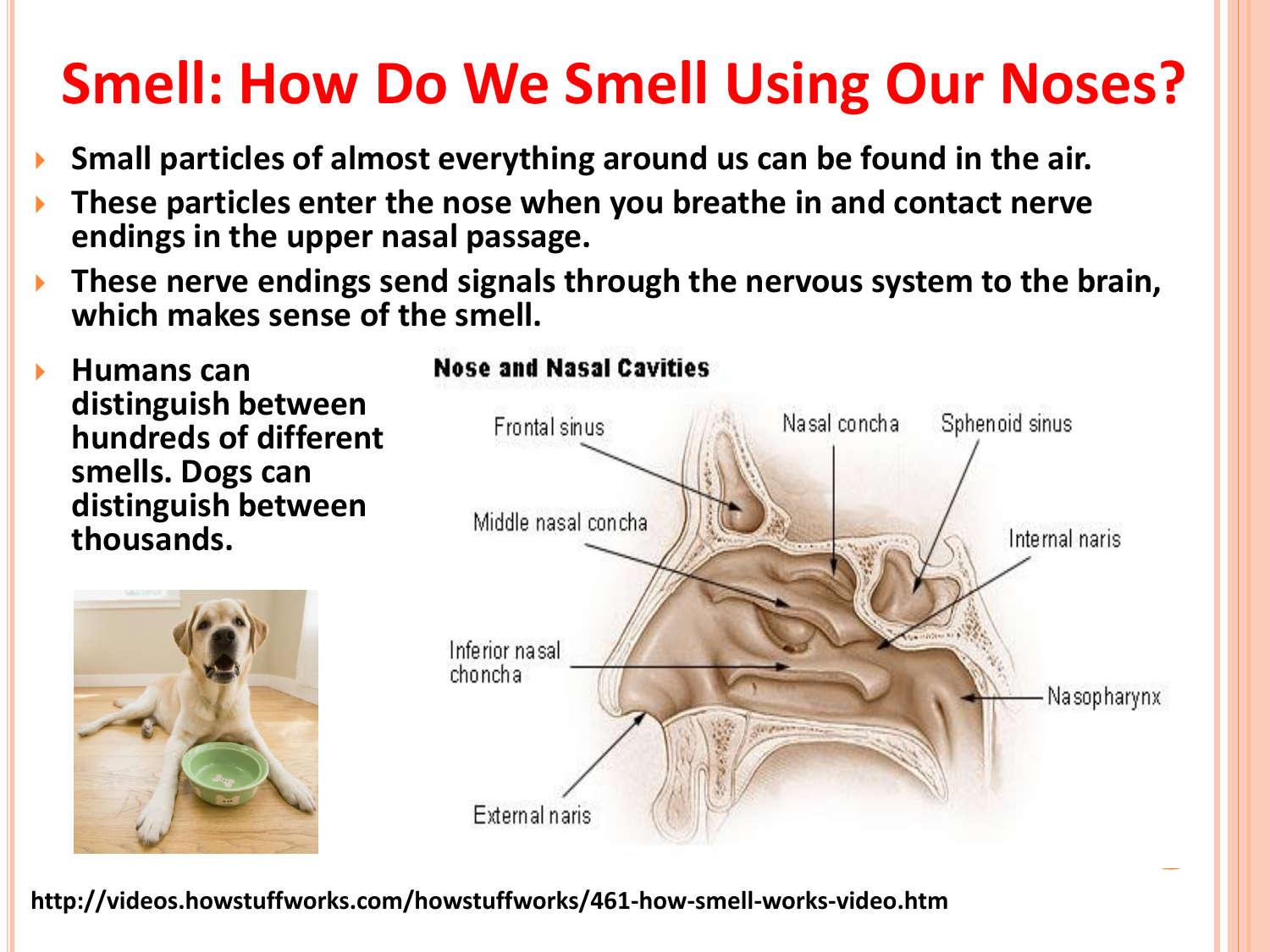### **Taste: How Do We Taste Using Our Tongues?**

#### o **The tongue has sensory receptors called taste buds that can detect one of 5 different flavors: sweet, salty, bitter, sour, umami**

Umami is a flavor in many high-protein foods, such as meats, as well as cheeses, tomatoes and mushrooms, and is generally described as being a savory, meaty taste.

 **Taste buds are comprised of cells called gustatory receptor cells, which have tiny hairs that detect taste from the food that you eat. The hairs send information to the cells, which send signals through the nervous system to the brain, which interprets the information as taste.**

 **What is the difference between taste and flavor?** Flavor includes taste, but also a little more. It comprises taste, smell, texture of food, and even other sensations such as pain when you eat something spicy. Eating food with your nose blocked shows a marked decrease in flavor, even though the taste is the same.

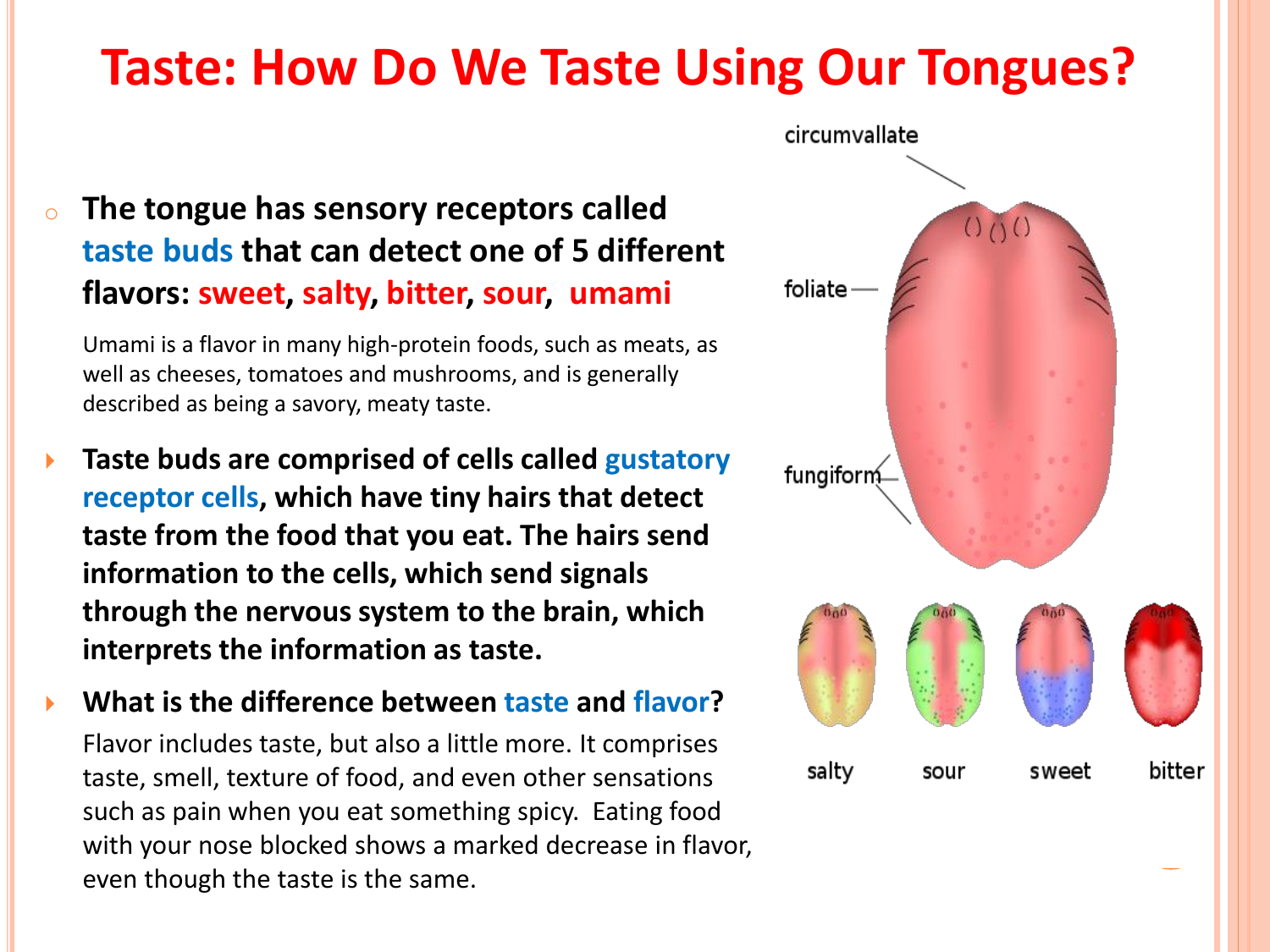## **Robot Sensors**



- **What do robot sensors do?**
	- **Gather information from the surroundings and send it to the computer brick.**
	- **Robot sensors can only be used if the robot's program asks for information from them!**
	- **Similarly, the robot can only act on information from the sensors if its program tells it to do so!**

#### $\bullet$  **How do sensors send signals to the computer brick?**

 **The sensors send information through the wires (similar to the nervous system in the human body) that connect them to the computer brick, which uses the information if its program requires it.**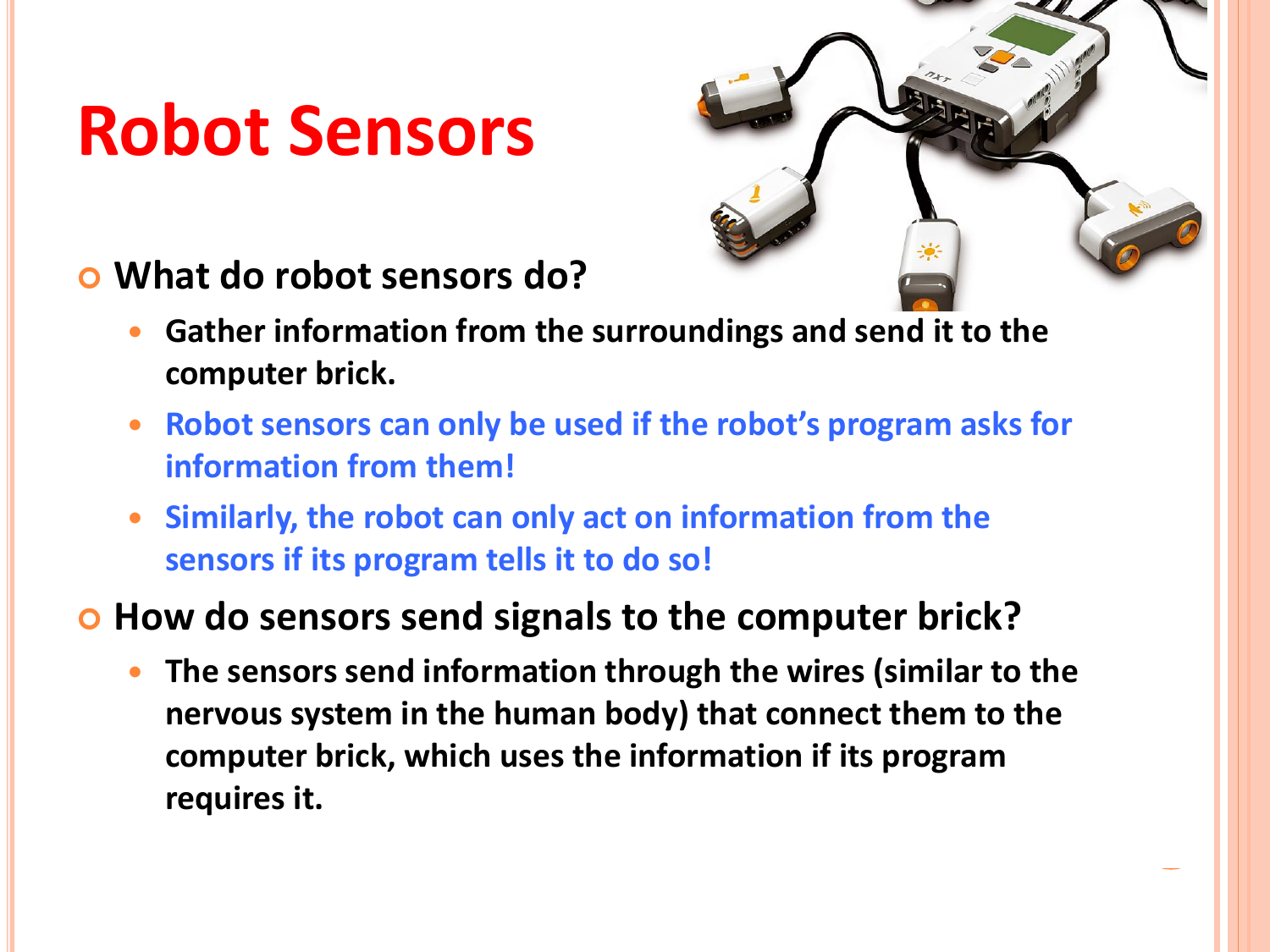# **How Do Robot Sensors Work?**

### **Touch Sensor**

- <sup>o</sup> **A touch sensor is a button-like protrusion.**
- o **When bumped, it sends a signal to the computer brick saying that it has been touched.**
- **Light Sensor (works in two different ways)**
- o **Detects the amount of ambient light and converts it to a numerical value that is sent to the computer brick.**
- o **Determines the brightness of an object by sending out light and detecting how much is reflected back. It converts the amount of reflected light to a numerical value and sends it to the computer brick. If no object is in front of the sensor, it sends a value of zero.**



**touch sensor**



**light sensor**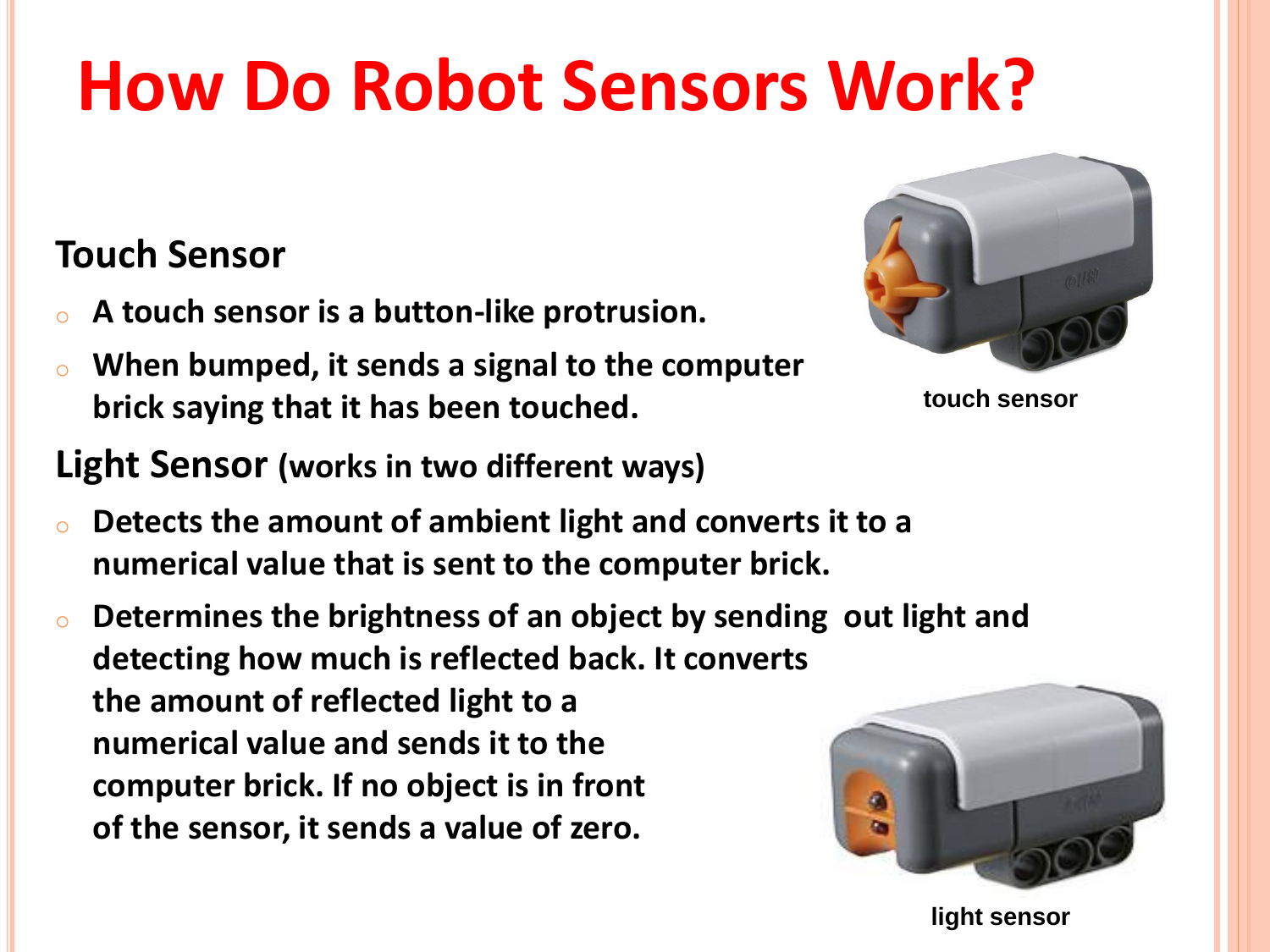# **How Do Robot Sensors Work?**

### **What is sound?**

- o **Sound is made of** *sound waves* **or vibrations in the air.**
- <sup>o</sup> **Louder sounds produce larger vibrations.**
- o **Higher pitch sounds produce more frequent vibrations.**

#### **Sound Sensor**

o **In a sound sensor, a thin piece of material called a** *diaphragm* **vibrates when hit by sound waves (similar to a human eardrum).** 



**sound sensor**

<sup>o</sup> **If the diaphragm vibrations are large enough to be detected, the sound sensor sends a signal to the computer brick saying that it has heard a sound.**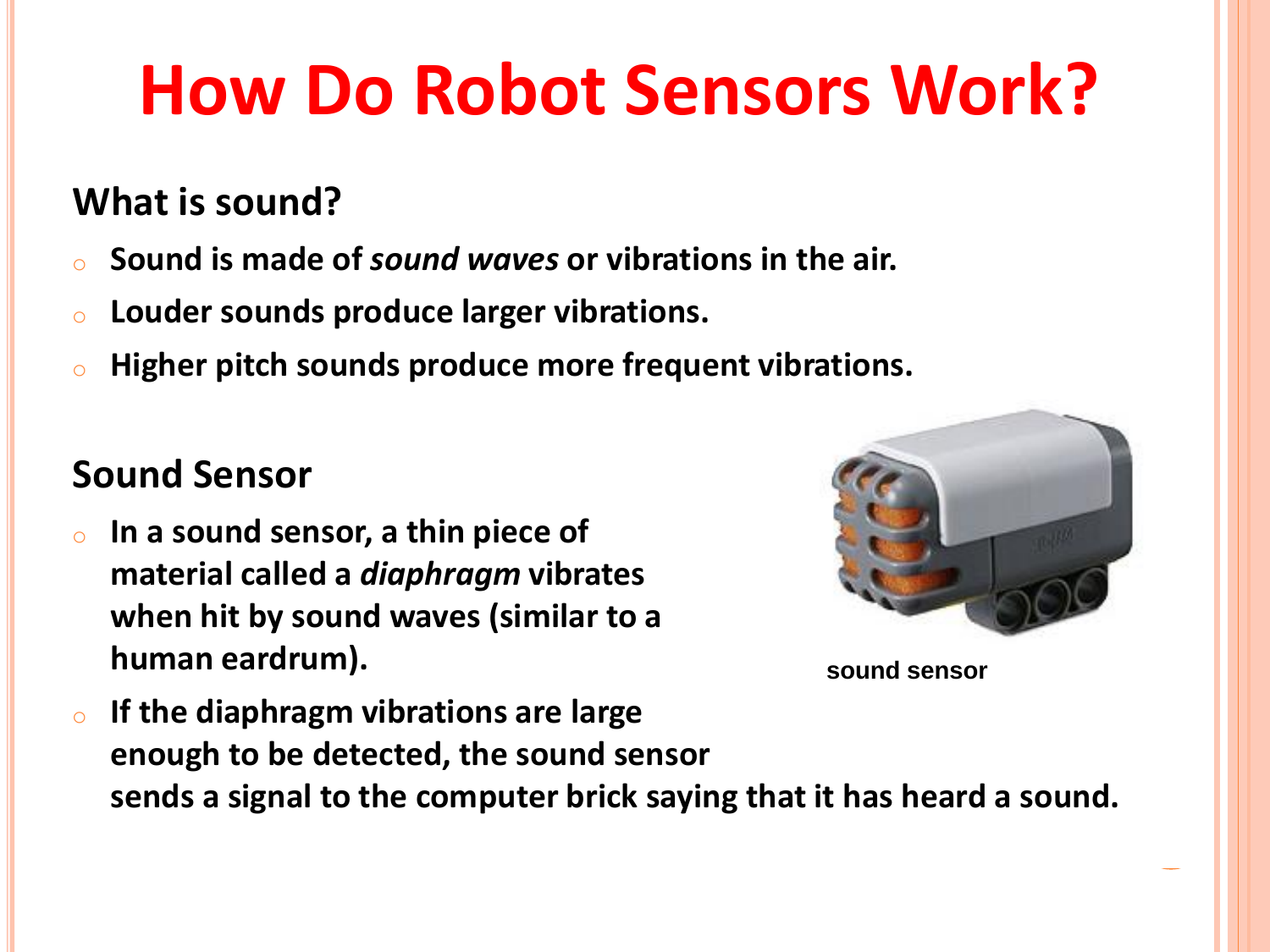## **How Do Robot Sensors Work?**

#### **Ultrasonic Sensors have two parts:**

- <sup>o</sup> **A transmitter sends out a signal that humans cannot hear.**
- A receiver receives the signal after it has bounced off nearby objects.

**The sensor sends out a signal and determines how long the signal takes to come back:**

- <sup>o</sup> **If the object is very close to the sensor, the signal comes back quickly.**
- If the object is far away from the sensor, the signal takes longer to come back.
- If objects are too far away, the signal takes so long to come back (or is so weak **when it comes back) that the receiver cannot detect it.**

**The ultrasonic sensor sends a message back to the computer brick, telling it the time taken for the signal to return. The computer brick uses this data to compute its distance to the object.**



**Can you name a similar process performed by animals?**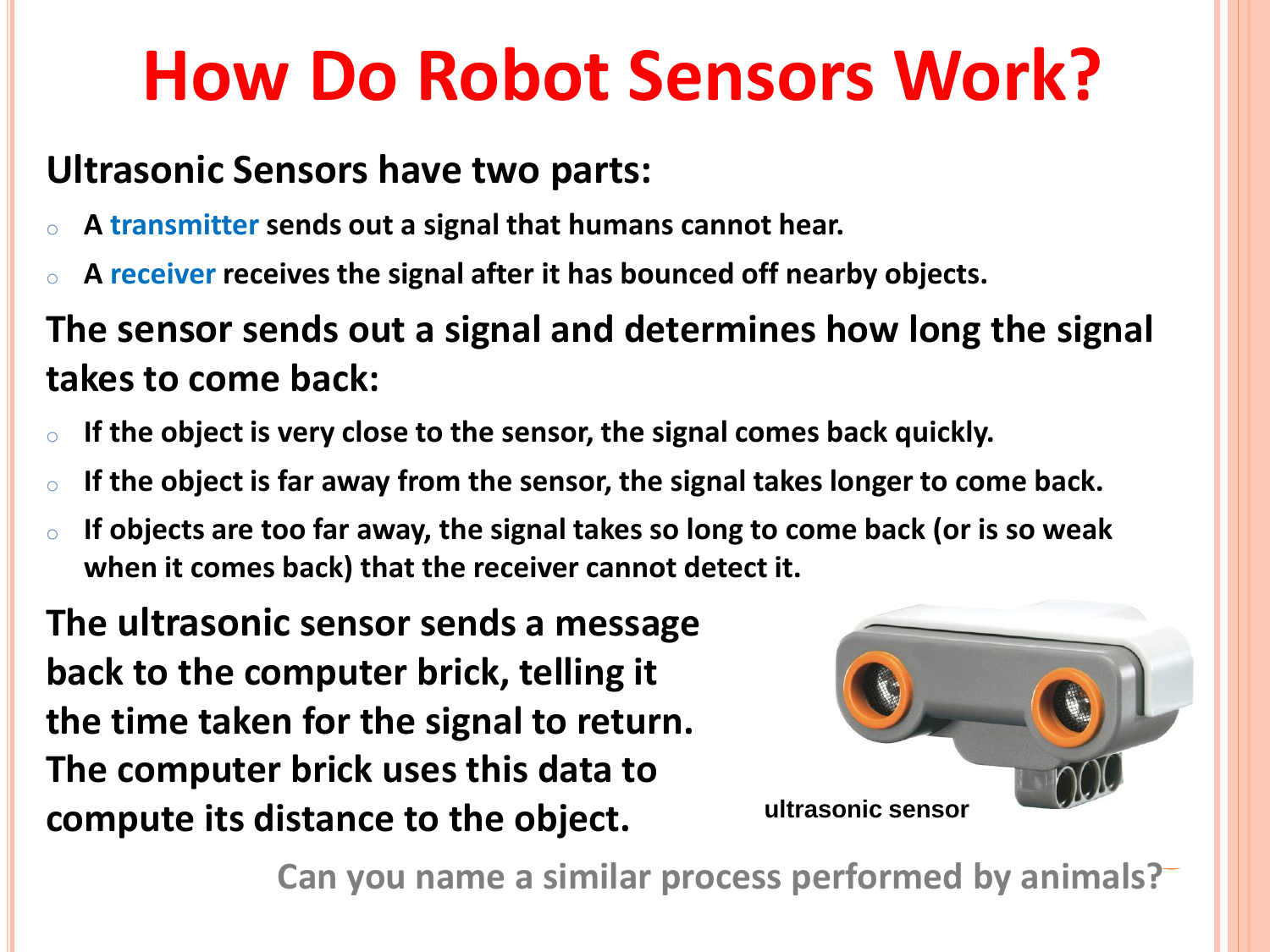### **What Are Robot Equivalents of Human Sensors?**

| <b>Human Sensor</b> | <b>Equivalent Robot Sensor</b>       |
|---------------------|--------------------------------------|
| eyes                | light sensor, ultrasonic sensor      |
| ears                | sound sensor                         |
| skin                | touch, temperature, pressure sensors |
| nose                | none yet                             |
| tongue              | none yet                             |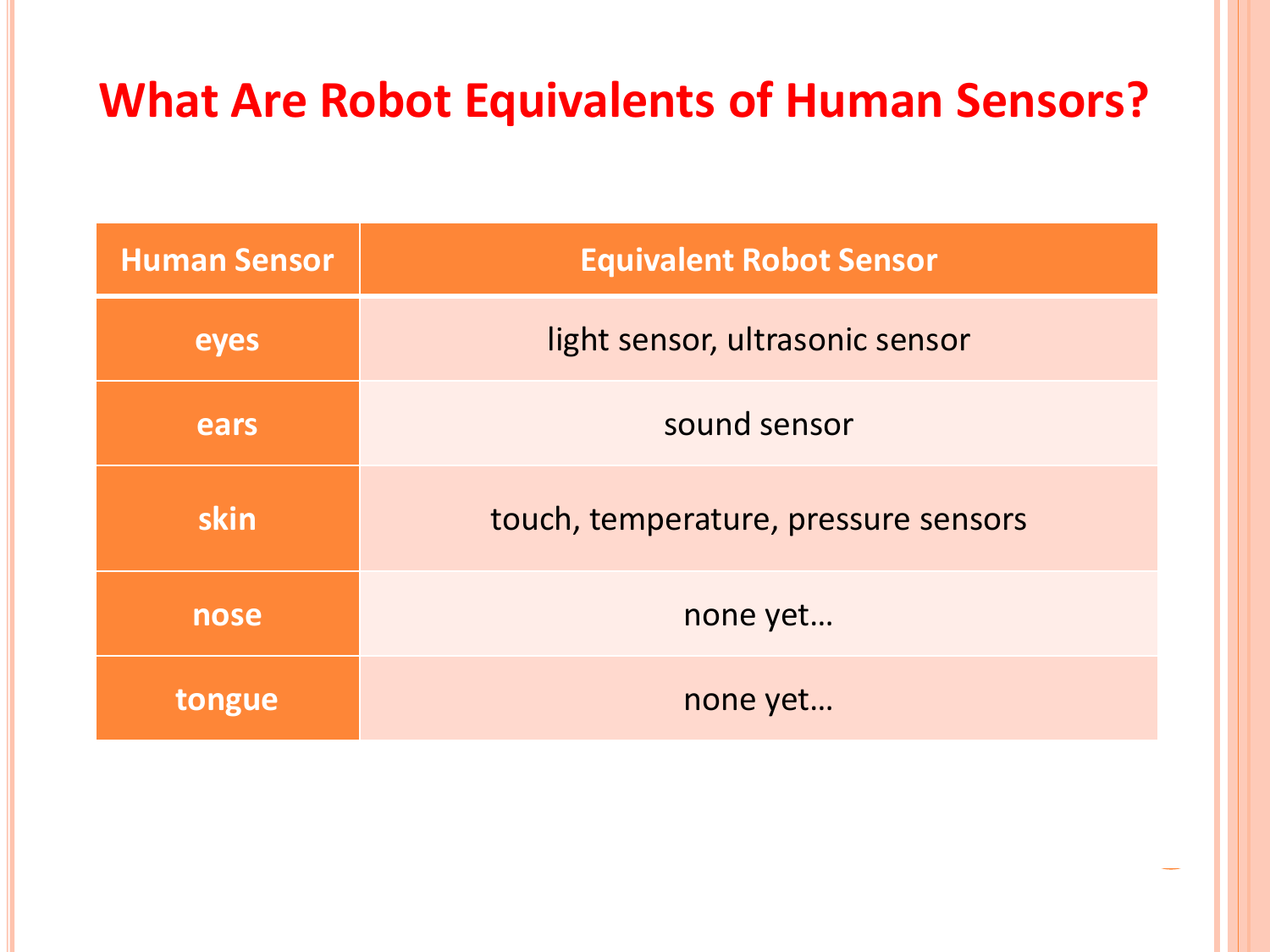### **Real-World Examples Abound**

**Parable 2 and 3 are avaint COV EXPLO 2 are SECONG Researchers** study how pressure **sensors in the human fingers and the multiple fingers work to help them design efficient robotic hands.** 



 **Touch sensors used in smart phones and tablets!**



**Robonaut (L) and human-gloved hands (R)**

- **Study of how the human eye works helps in the design of cameras with higher performance and speed.**
- **Highly sophisticated robots use many types of sensors to perform precision work on assembly lines, such as painting & welding.**